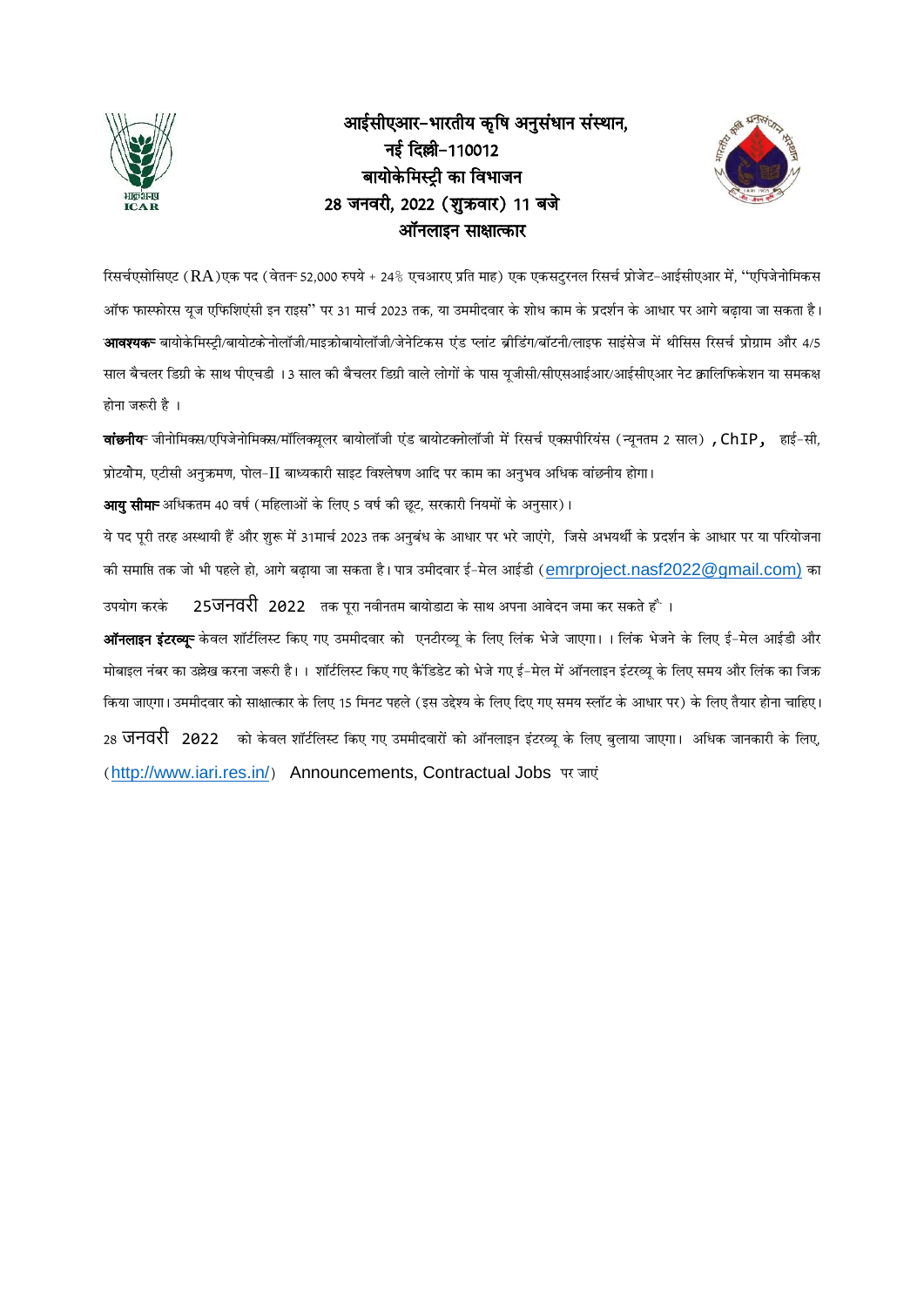

# **Division of Biochemistry ICAR-Indian Agricultural Research Institute**, **New Delhi-110012**



# **Online Interview**

On line interview to be held in Division of Biochemistry for recruitment of Research associate purely on contractual basis in the Extramural Research Project, NASF- ICAR funded project on "Epigenomics of Phosphorus Use Efficiency in Rice" on **28 th January, 2022**.

The eligible candidate may submit their application along with the complete bio-data in an Application format **latest by 25 th January 2022** using Email ID: **emrproject.nasf2022@gmail.com** for the screening of the candidates suitable for walk-in-interview on the specified date and time

| S.                  | Post and                                | No. of        | <b>Emoluments</b>                                                          | Qualification(s)                                                                                                                                                                                                                                 | Date, Time and                                             |
|---------------------|-----------------------------------------|---------------|----------------------------------------------------------------------------|--------------------------------------------------------------------------------------------------------------------------------------------------------------------------------------------------------------------------------------------------|------------------------------------------------------------|
| No.<br>$\mathbf{1}$ | Project<br>Research<br>Assistant/Associ | position<br>1 | $Rs. 54,000 +$<br>HRA (24%)                                                | <b>Essential: Ph.D in</b><br>Biochemistry/Biotechnology                                                                                                                                                                                          | <b>Venue of interview</b><br>Date:<br>$28th$ January, 2022 |
|                     | ate                                     |               | (As per ICAR<br>OM No.<br>Edn./6/27/2014-<br><b>HRD</b><br>Dated: 30/07/19 | Microbiology/ Genetics $\&$<br>Plant Breeding/<br>Botany/Bioinformatics/Life<br>Sciences with thesis research<br>program and 4/5 years<br>bachelor's degree. Those with<br>3 years bachelor's degree<br>must have UGC/CSIR/ICAR                  | <b>Time: 11:00 AM</b><br>Online interview<br>only          |
|                     |                                         |               |                                                                            | NET qualification or<br>equivalent.                                                                                                                                                                                                              |                                                            |
|                     |                                         |               |                                                                            | Desirable:<br>Research experience<br>(minimum 2 years) in<br>Genomics/Epigenomics/Molec<br>ular Biology & Biotechnology.<br>Hands on ChIP, Hi-C,<br>Proteome, ATAC sequencing,<br>Pol –II binding site analysis<br>etc, would be more desirable. |                                                            |

The details of the positions are as follows: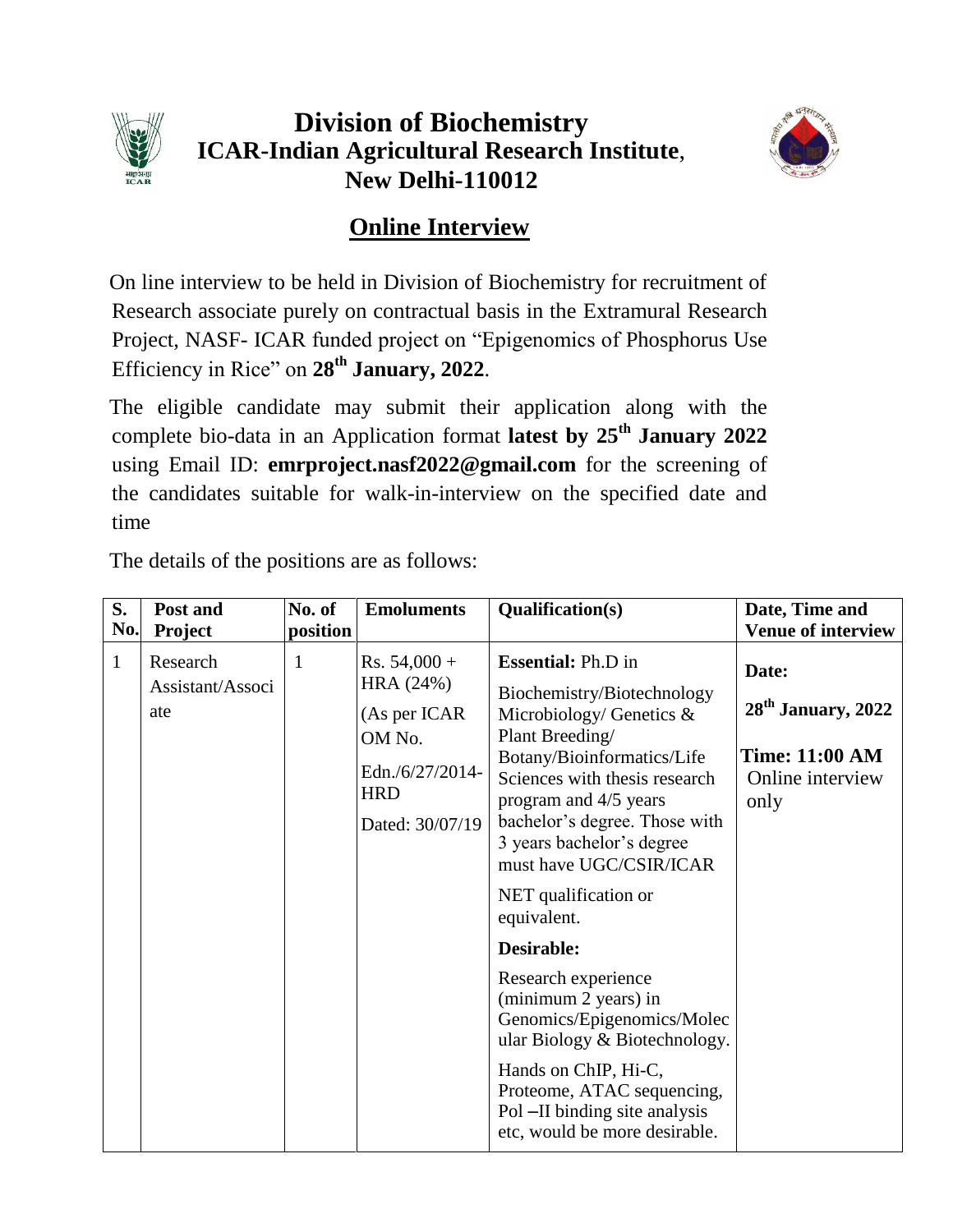#### **Terms & Conditions**

- (i) **Age limit:** Maximum age is 40 years for RA (age relaxation of five years for women).
- (ii) The posts are purely temporary and will be filled on contractual basis initially up to  $31<sup>st</sup>$  March 2023, but may be extended further based on the performance of the candidate or till the termination of the project whichever is earlier

(iii) The candidate shall not claim regular appointment at this Institute, as the positions are co-terminus with the project.

(iv) The interview of shortlisted candidates (based on online applications received) will be held on the specified date and time only

On line interview: Each candidate should mention E mail ID and mobile number for sending link for interview of shortlisted candidates. Time and link of interview of will be mentioned in the E mail sent to the shortlisted candidate. The candidate should be ready for the interview 15 min in advance based on the time slot given for the purpose

- (v) The candidates will have to compulsorily fill application form (as per the format annexed). All the self-attested scanned certificates from matriculation onwards, date of birth certificate, NET/equivalent certificate, degree certificate or provisional and a recent photograph must be enclosed
- (vi) Only the candidates having essential qualifications would be entertained for the interview.
- (vii) Concealing of facts or canvassing in any form shall lead to disqualification or termination.
- (viii) The candidate intending to attend the interview, have to declare, in writing, the name, designation, nature of duties, relationship, if any of his/her near or distant relative is employee(s) of the ICAR/IARI, and attach this information with application form. If, on the date of interview such declaration is not furnished and found that his relative is an employee of ICAR/IARI, such candidate will not be allowed to appear in the interview or rejected even after selection
- (ix) The candidates have to strictly submit the form annexed (typed/ filled) duly signed and submit before the specified date  $(25<sup>th</sup> January, 2022)$ .
- (x) The selected candidates will have to submit medical fitness certificate on joining.
- (xi) **Candidate should submit above mentioned documents as a single PDF file**.

Asstt. Administrative Officer Division of Biochemistry ICAR-I.A.R.I., New Delhi-110012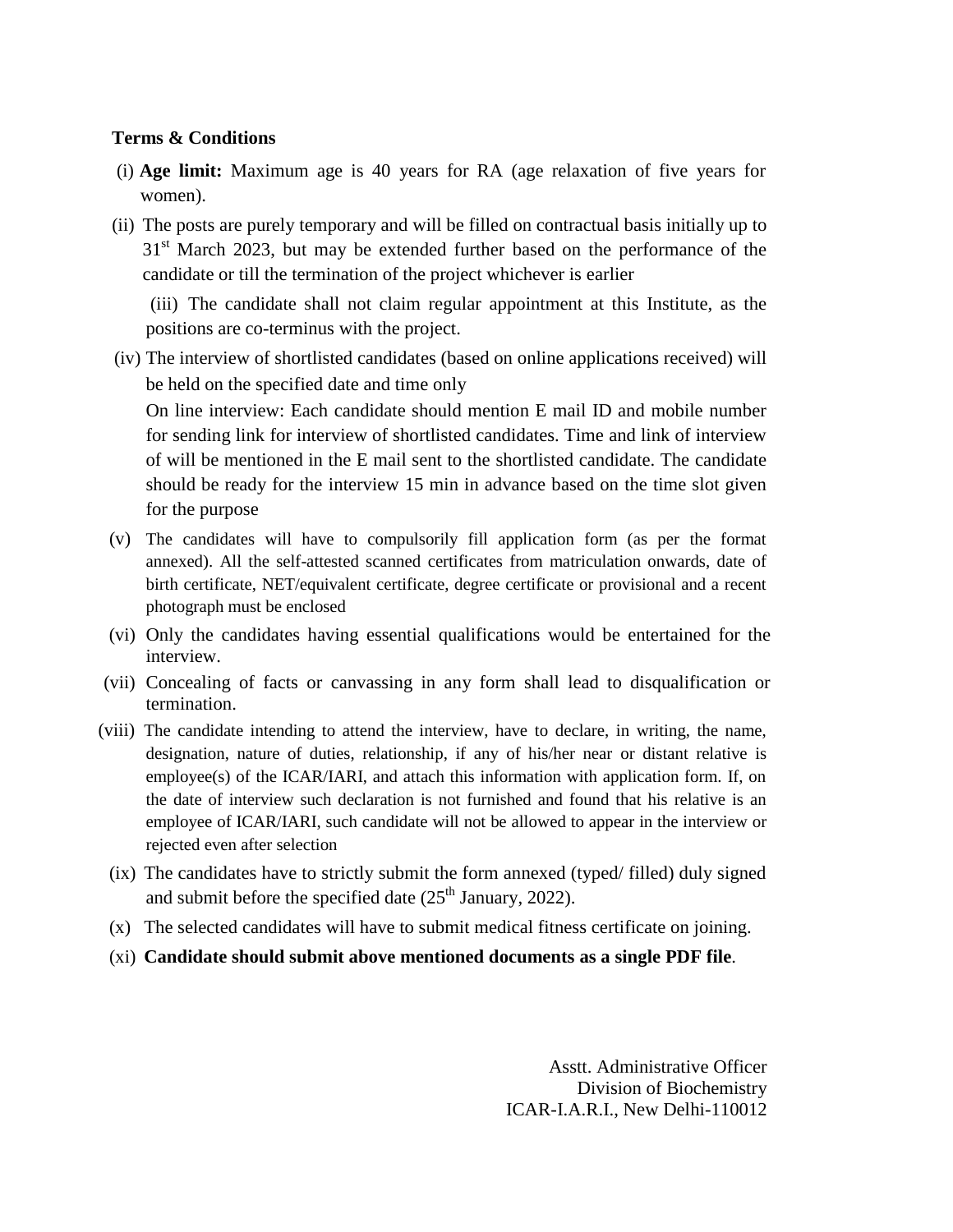### **Application form**

## **Application for the post of \_\_\_\_Research Assistant\_\_\_\_\_\_**

| 1.  | <b>Full Name</b>                                  | t,                             |                         |
|-----|---------------------------------------------------|--------------------------------|-------------------------|
| 2.  | Father's Name                                     | $\blacksquare$<br>$\mathbf{r}$ |                         |
| 3.  | Date of Birth<br>(DD/MM/YYYY)                     | $\blacksquare$<br>ä,           | <b>Passport</b><br>size |
| 4.  | Age as on the date of<br>interview                | $\ddot{\phantom{a}}$           | photograph              |
| 5.  | Address with PIN code                             | t                              |                         |
|     | a. Permanent address                              | t                              |                         |
|     | b. Address for<br>communication                   | ÷                              |                         |
| 6   | Mobile No.                                        | t                              |                         |
| 7.  | <b>Email Address</b>                              | $\blacksquare$<br>$\bullet$    |                         |
| 8.  | Sex                                               | $\blacksquare$<br>$\bullet$    |                         |
| 9.  | <b>Marital status</b>                             | $\ddot{\phantom{a}}$           |                         |
| 10. | Whether belongs<br>to SC/ST/OBC<br>(Attach proof) | t                              |                         |

### **11. Details of Educational Qualification from 10th onwards (Attach attested copies of certificates)**

| Standard/<br>Degree | <b>Board/University</b> | Year of<br>passing | <b>Subjects</b> | % Marks<br>/ CGPA | Class /<br><b>Division</b> |
|---------------------|-------------------------|--------------------|-----------------|-------------------|----------------------------|
|                     |                         |                    |                 |                   |                            |
|                     |                         |                    |                 |                   |                            |
|                     |                         |                    |                 |                   |                            |
|                     |                         |                    |                 |                   |                            |
|                     |                         |                    |                 |                   |                            |

## **12. Details of Experience (include experience of one year and above only, attach the proof)**

| S.No | Post held | <b>Employer</b> | <b>Period</b><br>from | <b>Period to</b> | <b>Total</b><br><b>Experience</b> |
|------|-----------|-----------------|-----------------------|------------------|-----------------------------------|
|      |           |                 |                       |                  |                                   |
|      |           |                 |                       |                  |                                   |
|      |           |                 |                       |                  |                                   |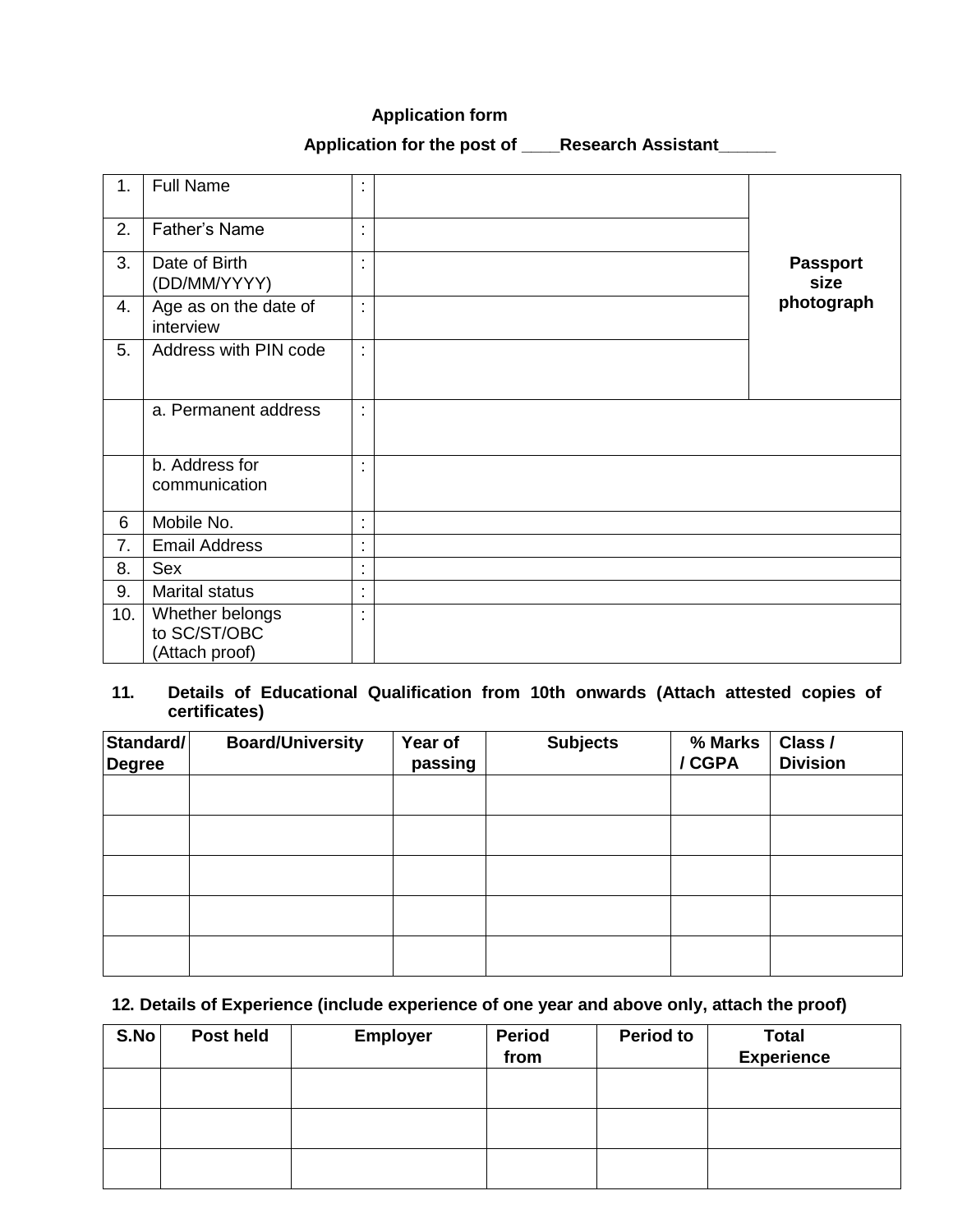- **13.** Details of publications (only published research papers with proof).
- **14.** No objection certificate from present employer (if available).
- **15.** Additional information, if any.
- **16.** Self-declaration regarding truthfulness in application.

**Signature of the Candidate**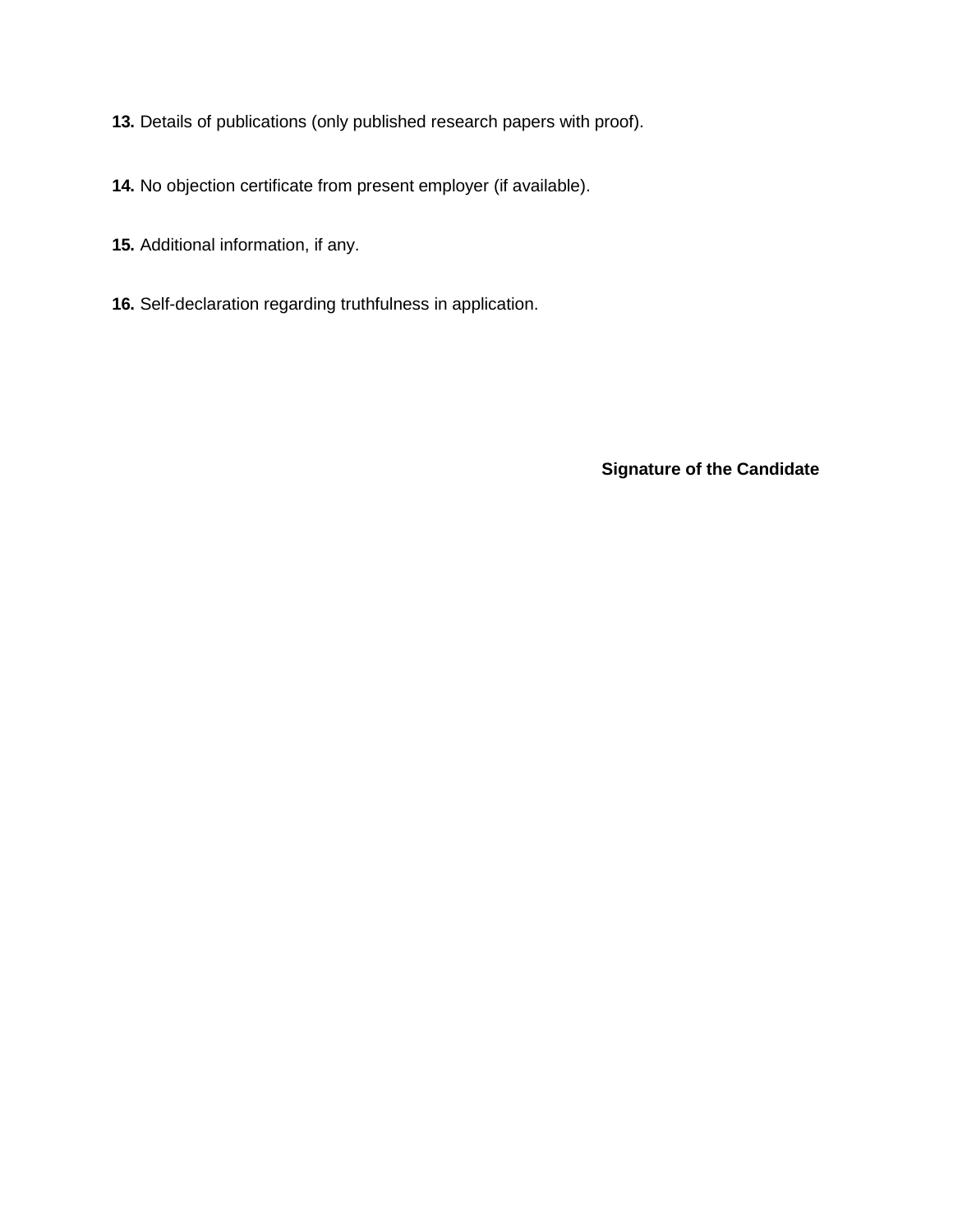#### **DECLARATION**

I also hereby declare that **none of my close relative is an employee of the Indian Council of Agricultural Research (ICAR)/ Indian Agricultural Research Institute (IARI)**. If found otherwise and in the event of non-declaring the same as prescribed in the advertisement, my candidature to the Interview and my selection to the post be cancelled.

I ……………………………… hereby declare that all statements made in the application are true/ correct to the best of my knowledge and belief. In the event of any information being found false or incorrect, my candidature/appointment may be cancelled without any notice.

**Date** 

**Place**

**Signature and Full name of the candidate**